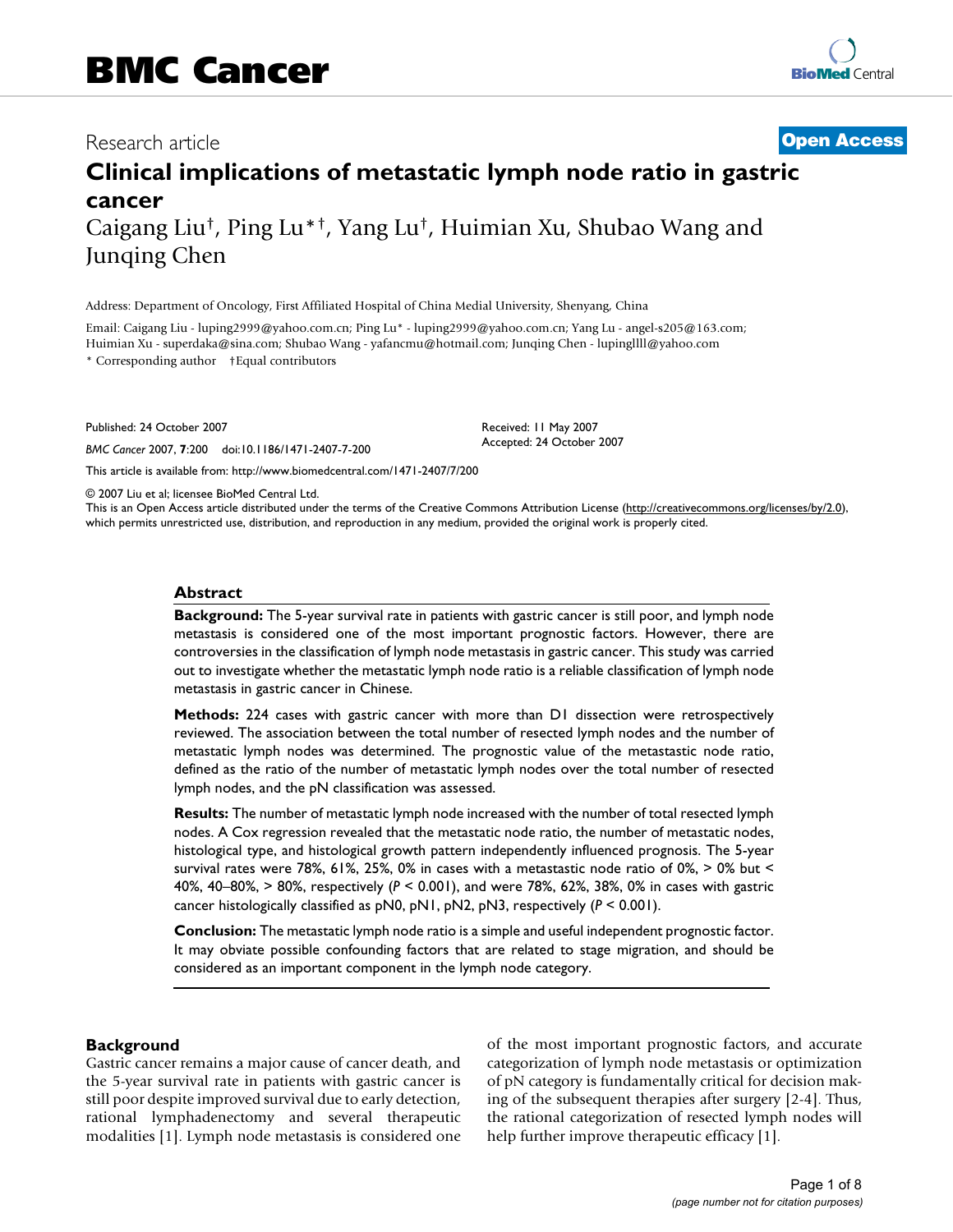However, there are controversies in the classification of lymph node metastasis in gastric cancer. In Japan, the classification of lymph node metastasis is based on the anatomical station of metastatic lymph nodes [5]. However, in Western countries, it is classified by the number of metastatic regional lymph nodes according to the tumor node metastasis (TNM) staging categories established by the International Union against Cancer (UICC) [6]. Previously, it has been shown that lymph node metastasis is a significant prognostic factor in gastric cancer [7,8]. Some previous studies have demonstrated that the total number of metastatic lymph nodes is a reliable indicator as a prognostic factor than anatomical lymphatic spread [9-12]. Moreover, a few recent studies have suggested that the metastatic lymph node ratio is a more reliable prognostic factor [13-17]. However, the clinical values of these pathological parameters have not been fully verified. In addition, most studies on the prognostic significance of the number and ratio of metastatic lymph nodes in gastric cancer were carried out in western countries, and relevant data are virtually lacking in China. Therefore, the aim of this retrospective study was to investigate whether the metastatic lymph node ratio is a reliable classification of lymph node metastasis in gastric cancer in Chinese.

#### **Methods**

#### *Patients*

425 cases with gastric cancer (36 early and 389 advanced) were treated at the Department of Oncology, First Affiliated Hospital of China Medical University, Shenyang, China, between 1997 and 2002.

The inclusion criteria for this study included: 1), patients who received curative resection; 2), patients who underwent a lymph node dissection beyond limited (D1) dissection, i.e. D1 dissection + dissection of lymph nodes along the left gastric artery, D1 dissection + dissection of lymph nodes along the common hepatic artery, D1 dissection + dissection of lymph nodes along the celiac artery, extended (D2) dissection, or superextended (D3) dissection; and 3), patients in whom more than 15 lymph nodes were resected and pathologically examined [18].

The exclusion criteria included 1), patients who received a palliative operation; 2), patients who underwent a D1 lymph node dissection; 3), patients who had metastatic lymph nodes in retropancreatic, mesenteric, duodenohepatic ligament, or para-aortic lymph node metastasis were excluded; and 4), patients with liver metastasis and peritoneal dissemination.

Based on the inclusion and exclusion criteria, 201 patients were excluded from the Study; 12 of the 36 cases with early gastric cancer and 98 cases with advanced gastric cancer received D1 lymph node dissection, and/or had

less than 15 lymph nodes resected for pathologically examination. 34 patients had metastatic lymph nodes in retropancreatic, mesenteric, duodenohepatic ligament, or para-aortic lymph node metastasis. 57 cases (including those with liver metastasis and peritoneal dissemination) received a palliative operation. Therefore, a total of 224 patients with gastric cancer were included in the study. Their demographic and clinical characteristics are shown in Table 1.

The study protocol was approved by the Ethics Committee of China Medical University.

#### **Table 1: Demographic data and clinical and pathological characteristics of patients**

| Characteristics                |                                | Number<br>of cases |
|--------------------------------|--------------------------------|--------------------|
| Sex                            | Male                           | 153                |
|                                | Female                         | 71                 |
| Age (years old)                | $\leq 60$                      | 114                |
|                                | > 60                           | 110                |
| Tumor number                   | Single                         | 208                |
|                                | Multitude                      | 16                 |
| Location of tumor              | U (upper third stomach)        | 9                  |
|                                | M (middle third stomach)       | 41                 |
|                                | L (lower third stomach)        | 174                |
| Maximum tumor                  | $\leq$ 2                       | 28                 |
| diameter (cm)                  |                                |                    |
|                                | $2 - 4$                        | 85                 |
|                                | > 4                            | $\mathbf{H}$       |
| pT category                    | pTI                            | 34                 |
|                                | pT2                            | 128                |
|                                | pT3                            | 59                 |
|                                | pT4                            | 3                  |
| Histological type              | GI (well differentiated)       | 4 <sub>1</sub>     |
|                                | G2 (moderately differentiated) | 46                 |
|                                | G3 (poor differentiated)       | 137                |
| Histological growth<br>pattern |                                |                    |
|                                | Expanding type                 | 115                |
|                                | Infiltrative type              | 109                |
| Lymphatic vessel<br>infiltrate | Present                        | 59                 |
|                                | Absent                         | 165                |
| pN category                    | pN <sub>0</sub>                | 55                 |
|                                | pNI                            | 87                 |
|                                | pN <sub>2</sub>                | 49                 |
|                                | pN3                            | 33                 |
| Metastatic node<br>ratio (%)   | 0                              | 55                 |
|                                | $1 - 19$                       | 72                 |
|                                | $20 - 39$                      | 30                 |
|                                | $40 - 59$                      | 26                 |
|                                | $60 - 79$                      | 20                 |
|                                | $80 - 100$                     | 21                 |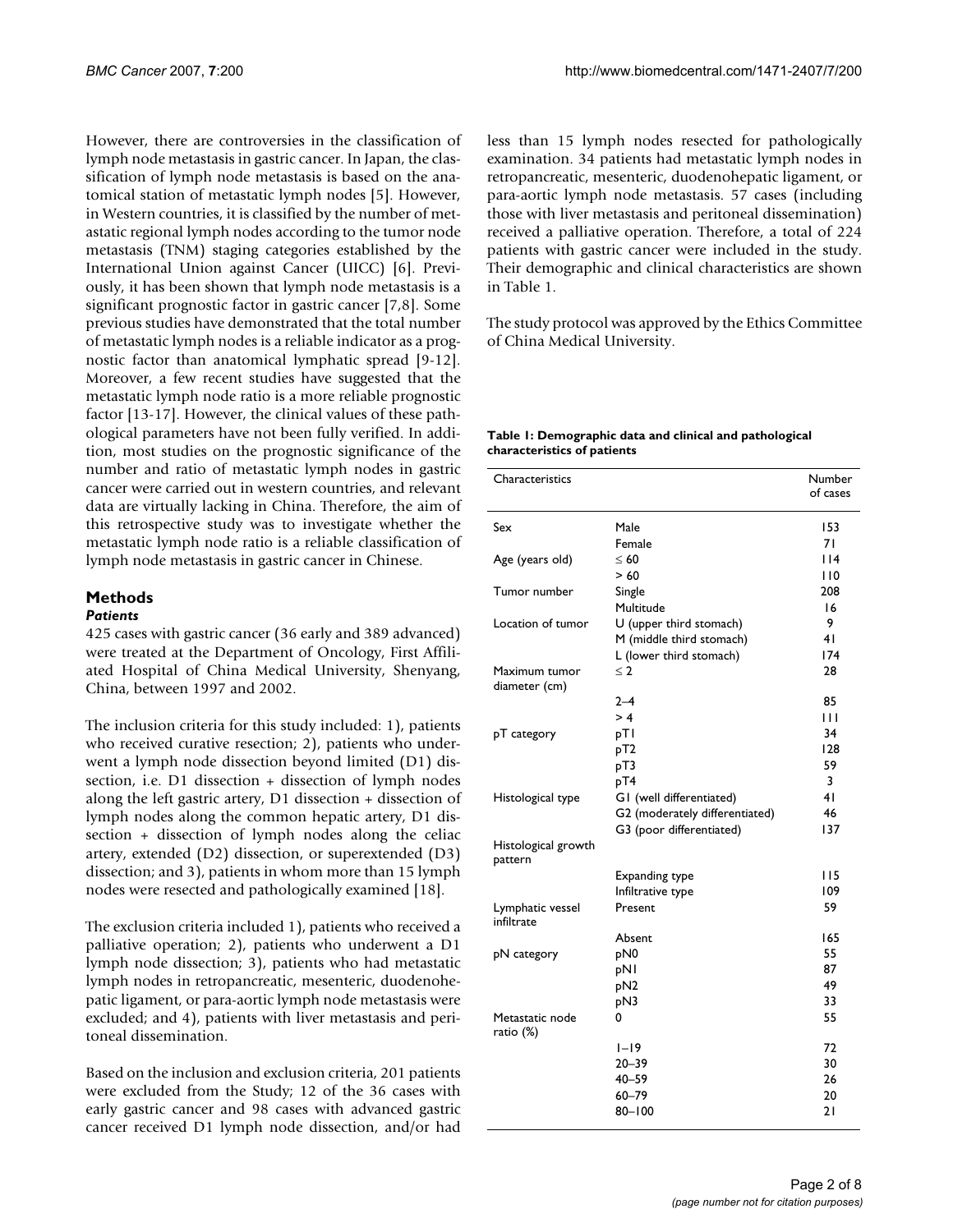#### *Surgically dissection of lymph nodes*

Lymph nodes were meticulously dissected from the enbloc specimens, and the classification of the dissected lymph nodes was determined by surgeons who reviewed the excised specimens after surgery based on the Japanese Classification of Gastric Carcinoma [5]. Then the resected lymph nodes were sectioned and stained with hematoxylin and eosin and examined for metastasis by pathologists. Clinical and histopathologic data of each patient were collected and recorded in a specifically designed data collection form. From the 224 cases, a total of 6316 lymph nodes (range 15–75 per patient) were picked up and histologically examined (Table 1).

#### *Classification of lymphadenectomy*

Based on the Japanese Classification of Gastric Carcinoma (JCGC), lymph nodes were classified as Group 1 (the perigastric lymph nodes), Groups 2 (the lymph nodes along the left gastric artery, the common hepatic artery, and the splenic artery and around the celiac axis [5]. However, when the tumor is located in the lower third stomach, the lymph nodes along the splenic artery are classified as being in Group 3) and Group 3 (lymph nodes in the hepatoduodenal ligament, at the posterior aspect of the head of the pancreas, and at the root of the mesentery). Accordingly, lymphadenectomy was classified as D1, dissection of all the Group 1 lymph nodes; D2, dissection of all the Group 1 and Group 2 lymph nodes; and D3, dissection of all the Group 1, Group 2 and Group 3 lymph nodes.

pN category was defined as pN0 (no metastatic lymph node), pN1 (1–6 metastatic lymph nodes), pN2 (7–15 metastatic lymph nodes) and pN3 (> 15 metastatic lymph nodes), according to the 5th Edition of UICC [18]. The metastatic lymph node ratio was calculated by dividing the total number of lymph nodes that have been removed and examined by the number of metastatic lymph nodes. The ratio was rated in six grades, from 0 and to 100%, with an increment of every 20% (Table 1).

The location of tumors was defined as upper, middle and lower third gastric cancer, according to JCGC and the histological type was defined as differentiated and undifferentiated, according to UICC [5,18]. In addition, histological growth patterns were also defined as expanding and infiltrative types [19].

#### *Statistical analysis*

The correlation of the total number of dissected lymph nodes with pN catergory and the metastatic lymph node ratio was evaluated by curve fitting. We also examined the functional form of the covariate under study by Kaplan-Meier and Log rank test were adopted in the analysis of survival rate comparison. Univariate analysis and Martingale residual analysis were used to determine the association between the metastatic lymph node ratio and survival. Multivariate analysis was performed by using the Cox proportional hazards model selected in forward stepwise. All the data were analyzed with SPSS 13.0 statistics software (Chicago, IL United States). A *P* value of less than 0.05 was considered statistically significant.

#### **Results**

#### *Correlation of pN catergory and the metastatic lymph node ratio with the total number of dissected lymph nodes* The total number of metastatic nodes was significantly influenced by the extension of the lymphadenectomy in gastric cancer (*F* = 29.085, *P* = 0.000).

The curve of pN category and the metastatic node ratio ascended while the number of total dissected nodes increased. In addition, the curve of pN category increased more significantly than metastatic node ratio category, especially when the total number of the dissected nodes was more than 25 (Figure 1).

#### *Survival*

The 5-year survivals were 78%, 61%, 25%, 0% in cases with a metastastic node ratio of 0%, < 40%, 40–79, and  $\ge$ 80%, respectively (*P* < 0.00), and 78%, 62%, 38%, 0% in cases with pN0, pN1, pN2, and pN3, respectively (*P* <



### Figure 1

**The correlation of pN category and the metastatic lymph node ratio with the number of total resected lymph nodes**. The cuvres of pN and the metastatic nodes ratio ascended while the total number of dissected nodes increased, with the cuvre of pN category increased more significantly than metastatic node ratio, especially when the total number of the dissected nodes was more than 25.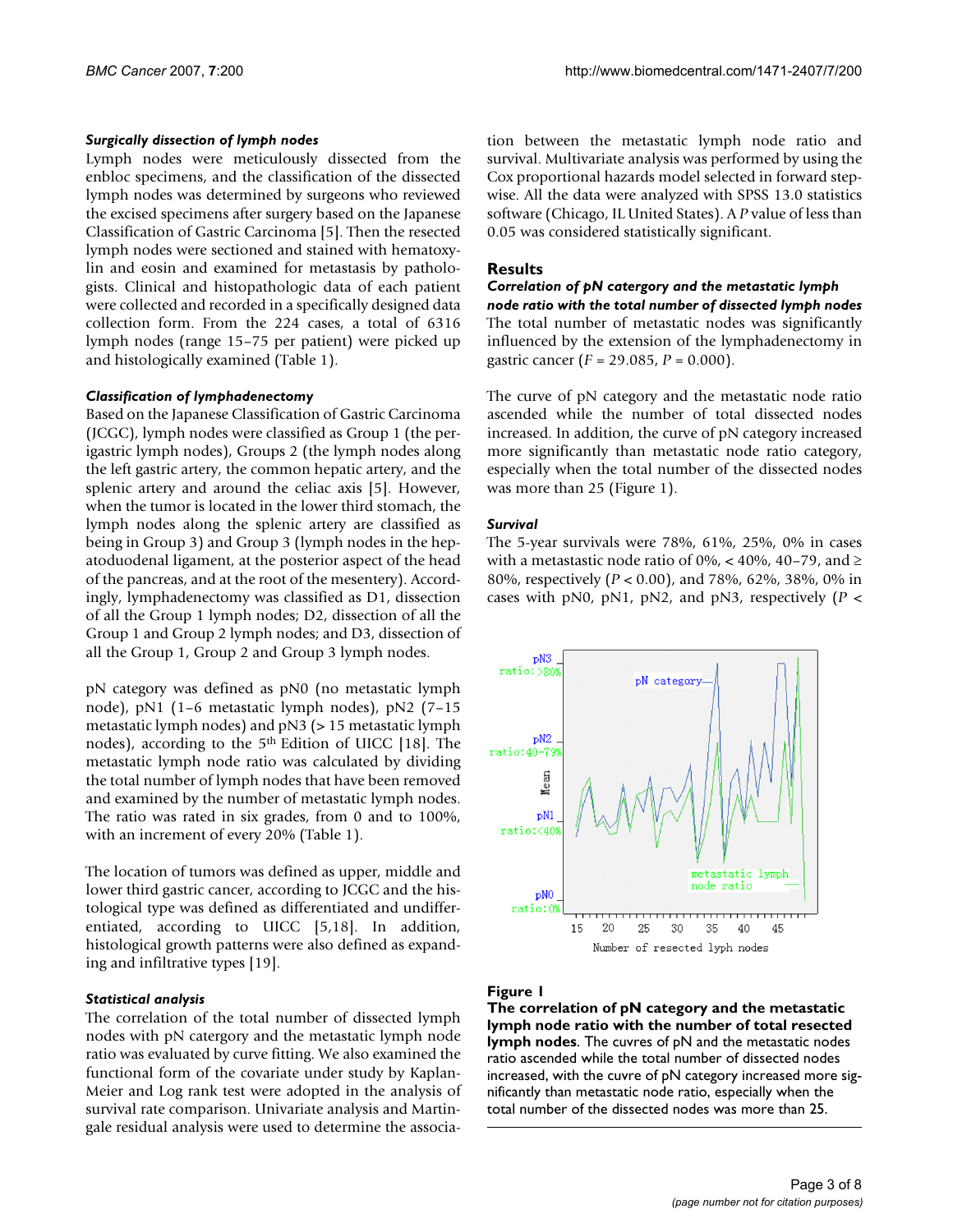0.00). There was only a slight difference in the survival rates between patients with pN0 and pN1 and between those with a metastatic lymph node ratio of 0 and < 40%, but the survival rates decreased significantly in other groups (Figures 2 &3). Further analyses revealed that in patients with a metastatic node ratio of 40–79% and cases with the ratio of  $\geq 80\%$ , there was no significant difference in survival among the patients with pN1, pN2 and pN3 (Figures 4 &5). However, in cases with pN3, there was a significant difference in the survival rate among the patients with a lymph node ratio of < 40%, 40–79% and ≥ 80%) (*P* = 1/20.025) (Figure 6), although this difference was absent in patients with pN1 and pN2 (Figure 7).

#### *Metastatic lymph node ratio as a prognostic risk factor*

The relative risk showed an increasing value from 1.866 to 12.554 as the metastatic lymph node ratio group increased (Table 2). Since the hazard ratios between categories 40–59% and 60–79%, and between 1–19% and 20–39% were very similar, the metastatic lymph node ratio was re-rated into four different grades (0, < 40%, 40– 79 and  $\geq$  80%) (Table 2). The correlation between pN stages and the ratio grades is shown in Table 3.

#### *Multivariate analysis of prognostic factors*

The total number of metastatic lymph nodes (with pN category) and the metastatic lymph node ratio (with the 4-



#### Figure 2

Survival curve and comparison of cumulative survival rates after surgery according to the metastatic lymph node ratio, calculated by dividing the total number of lymph nodes that have been removed and examined by the number of metastatic lymph nodes (0%, < 40%, 40–79, and  $\geq$  80%). There were significant differences among the groups (P < 0.00; Kaplan-Meier and log-rank test).



#### Figure 3

Survival curve and comparison of cumulative survival rates after surgery according to according to pN categories (pN0: no metastatic lymph node, pN1: 1–6 metastatic lymph nodes, pN2: 7–15 metastatic lymph nodes, and pN: > 15 metastatic lymph nodes). There were significant differences among the groups (P < 0.00; Kaplan-Meier and log-rank test).

grade category) were evaluated along with other potential prognostic factors (including sex, age, the number of tumor, maximum tumor diameter, pT category, location



#### **Figure 4**

Survival curve of cases with metastatic lymph node ratio 40– 79%, in relation to pN category. No significant difference was observed in cumulative survival rates after surgery among the groups (pN1, pN2 and pN3) ( $P = 0.367$ ; Kaplan-Meier and log-rank test).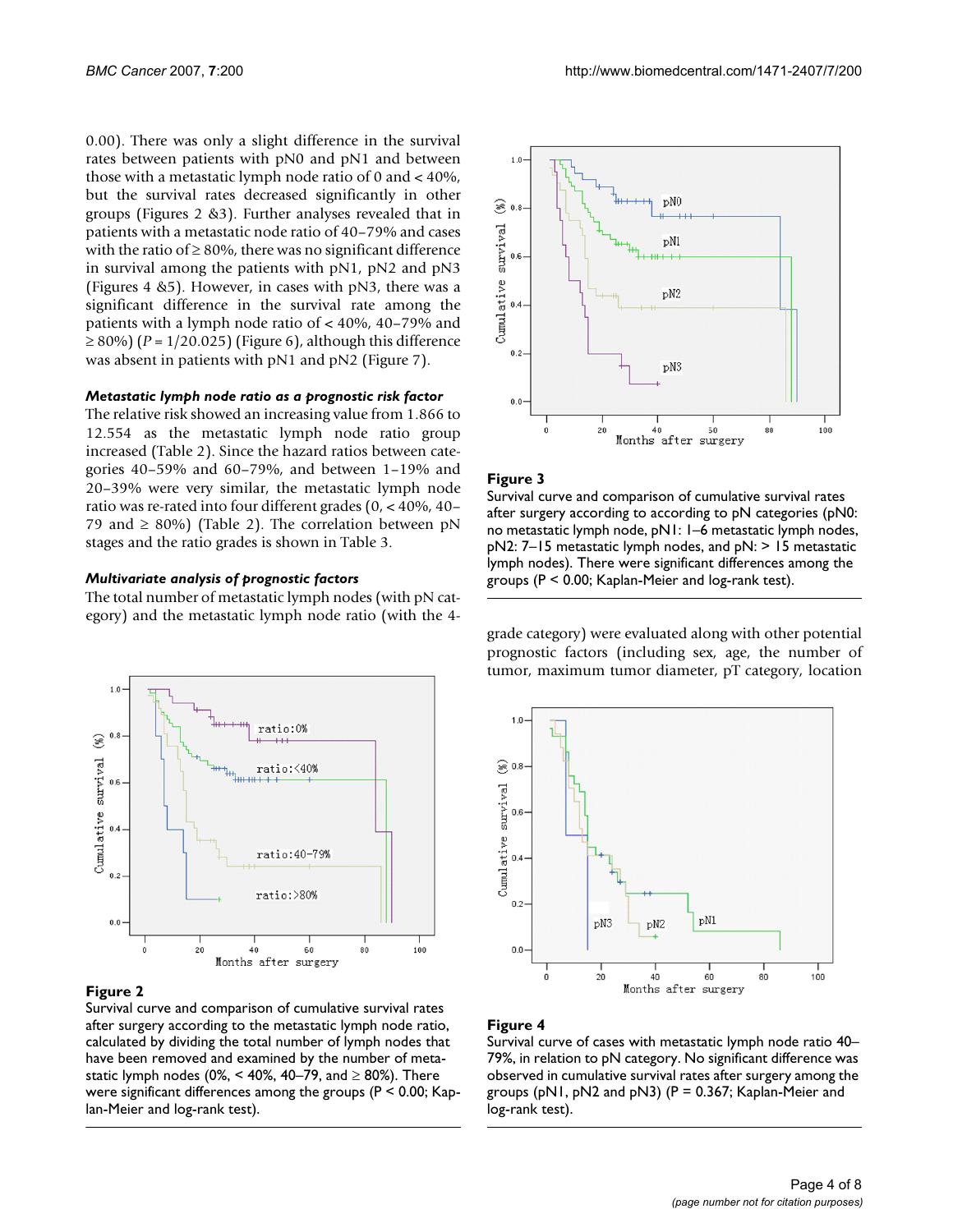

#### **Figure 5**

Survival curve of cases with metastatic lymph node ratio > 80%, in relation to pN category. No significant difference was observed in cumulative survival rates after surgery between the two groups ( $pN2$  and  $pN3$ ) ( $P = 0.224$ ; Kaplan-Meier and log-rank test).

of tumor, histological type, and histological growth pattern and lymphatic vessel infiltrate) for the prognostic sig-



#### Figure 6

Survival curve of cases with pN2, in relation to metastatic lymph node ratio. No significant difference was observed in cumulative survival rates after surgery among the groups (< 40%, 40–79, and  $\geq$  80%) (P = 0.606; Kaplan-Meier and logrank test).



#### Figure 7

Survival curve of cases with pN3, in relation to metastatic lymph node ratio. There was a significant difference in cumulative survival rates after surgery among the groups (< 40%, 40–79, and  $\geq$  80%) (P = 0.025; Kaplan-Meier and log-rank test).

nificance in the multivariate analysis by using Cox regression (Table 4).

The lymph node ratio category, the metastatic lymph node ratio, age, the maximum tumor diameter, histological type, were revealed to be independent prognostic factors, with the metastatic lymph node ratio being the most significantly independent facror (Table 4).

#### **Discussion**

At present, the classification of metastatic lymph nodes in gastric cancer is still under extensive evaluation and investigation. In Japan, the JCGC classification that is based on the anatomical location of nodal involvement has been widely used [5]. However, some onco-surgical scholars in Western countries advocate that quantitative evaluation based on the number of metastatic lymph nodes is more predictive of patient survival than evaluation based on anatomical lymphatic spread [20,21]. Furthermore, there is no consensus on the number of lymph nodes to be dissected and examined for accurate staging of gastric cancer. In the western world, D1 (limited) lymph node dissection is generally performed, and thus it is difficult to have more than 15 nodes histologically examined for the cases. This problem has been identified by Mullaney et al. [22], who found that only 31% of cases with surgically resected gastric cancer could be accurately assessed according to the TNM system, suggesting the need of an improved of nodal staging. In Japan and some other Asian countries,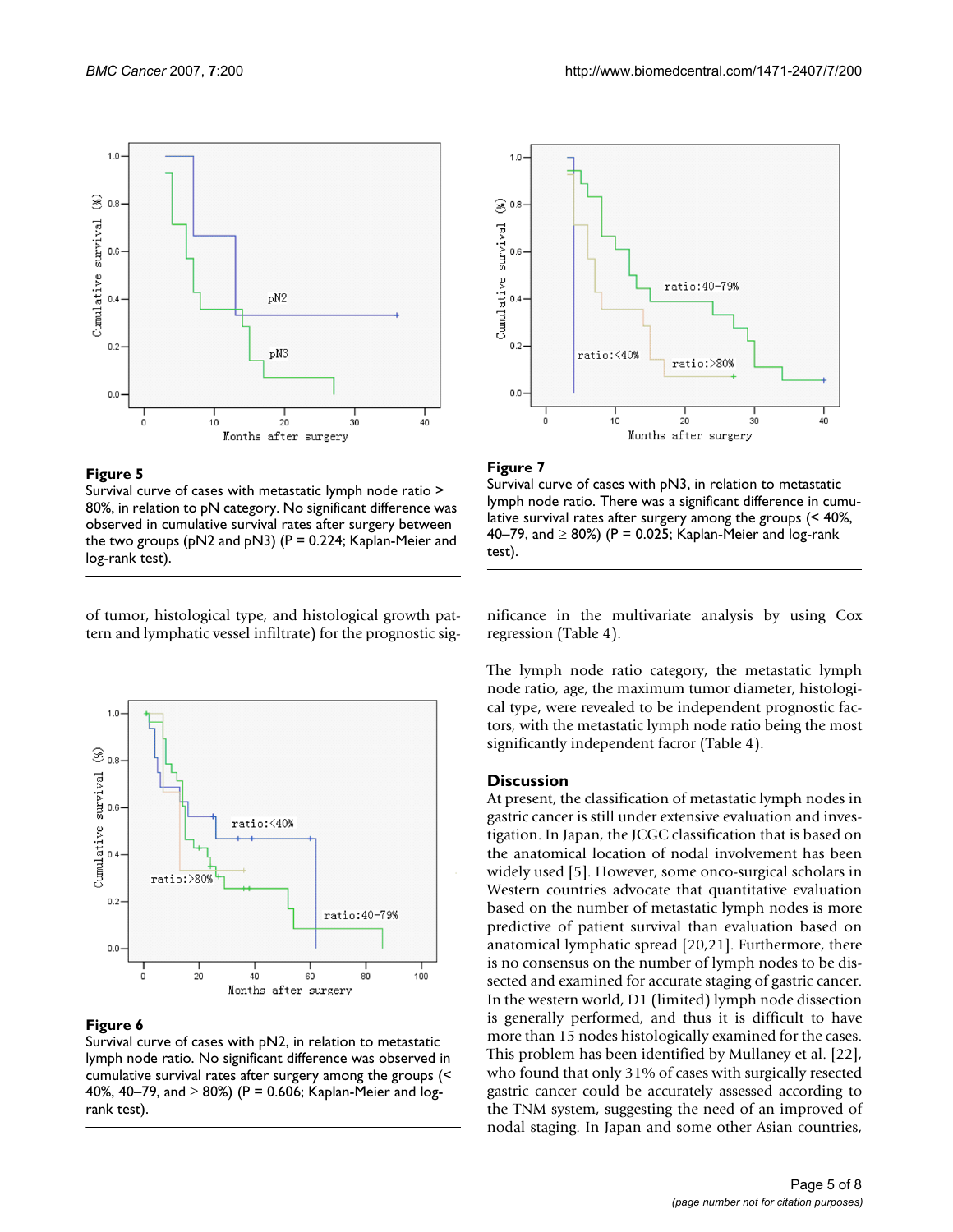| Metastatic lymph node ratio (%) |            | Hazard ratio | 95% confidence interval | P value |  |
|---------------------------------|------------|--------------|-------------------------|---------|--|
| Original grading                | 0          |              |                         |         |  |
|                                 | $I-I9$     | 1.866        | $1.032 - 3.375$         | 0.039   |  |
|                                 | $20 - 39$  | 1.916        | $1.060 - 3.463$         | 0.031   |  |
|                                 | $40 - 59$  | 4.063        | 2.052-8.044             | < 0.001 |  |
|                                 | $60 - 79$  | 5.101        | 2.636-9.870             | < 0.001 |  |
|                                 | $80 - 100$ | 12.554       | 5.660-27.846            | < 0.001 |  |
| Revised grading                 | 0          |              |                         |         |  |
|                                 | $1 - 39$   | 1.878        | $1.039 - 3.396$         | 0.037   |  |
|                                 | $40 - 79$  | 4.574        | 2.546-8.217             | < 0.001 |  |
|                                 | $80 - 100$ | 12.784       | $6.541 - 24.987$        | < 0.001 |  |

| Table 2: Univariate analysis of the metastatic lymph node ratio as a risk factor for survival |  |  |
|-----------------------------------------------------------------------------------------------|--|--|
|                                                                                               |  |  |

D2 (extensive) lymph node dissection is a standard procedure for most cases, where more than 30 lymph nodes are routinely resected and histologically examined [23-26]. Therefore, the pN category may be not suitable for the cases from whom only a small number of nodes are resected and examined. Moreover, it is unclear whether the pN category could be influenced by the extension of lymphadenectomy in gastric cancer, and whether the metastatic lymph node ratio may truly prevent the phenomenon of stage migration, especially in Asian populations such as in Chinese.

In the present study, the correlation between the number of metastatic lymph nodes and the total number of dissected lymph nodes were determined. We found that the number of metastatic lymph nodes was influenced by the total number of dissected nodes. Moreover, we also observed that the pN category was influenced by the extension of lymphadenectomy more significantly than the metastatic node ratio. This observed phenomenon is in agreement with those reported by some other investigators, and may be explained by the following factors: 1), the number of picked up lymph nodes from the resected specimen varies among surgeons or pathologists expended different efforts [16,26]; 2) lymph nodes of large size or those macroscopically suspected to be metastatic were examined; and 3) the number of lymph nodes in gastric cancer varies in a great range in different patients, so the total number of examined nodes have influence on pN category [1,9,10]. However, the influence owing to the large range of total number could be reduced by the ratio. Thus, the metastatic node ratio would decrease, resulting in the induction of stage migration.

It has been previous suggested that the number of metastatic lymph nodes is a prognostic factor for gastric cancer [9-12]. Recent studies, most carried out in western populations, have demonstrated that metastatic lymph node ratio is a more reliable prognostic factor [12,14-17,27]. In this study of Chinese patients, we determined the survival rates in patients with gastric cancer, according to the pN catergory and metastatic lymph node ratio. We observed there was no significant deference in the survival rates between patients with pN0 and those with pN1 (pN category) and between patients with  $0\%$  and those with  $\lt$ 40% (the metastatic lymph node ratio). Moreover, we noticed that in patients with a metastatic node ratio of 40–79% and cases with the ratio of  $\geq$  80%, there was no significant difference in survival rate among the patients with pN1, pN2 and pN3. However, in cases with pN3, there was a significant difference in the survival rate among the patients with a lymph node ratio of  $\lt$  40%, 40–79% and ≥ 80%, suggesting that the lymph node ratio is a better prognostic indicator than pN category, at least for cases with pN3.

|              |                 | Metastatic lymph node ratio (%) |          |           | Total number |     |
|--------------|-----------------|---------------------------------|----------|-----------|--------------|-----|
|              |                 | 0                               | $1 - 39$ | $40 - 79$ | $80 - 100$   |     |
| pN category  | pN <sub>0</sub> | 55                              |          | 0         | 0            | 55  |
|              | pNI             | 0                               | 85       |           | 0            | 87  |
|              | pN <sub>2</sub> | 0                               | 16       | 30        |              | 49  |
|              | pN3             | 0                               |          | 14        | 18           | 33  |
| Total number |                 | 55                              | 102      | 46        | 21           | 224 |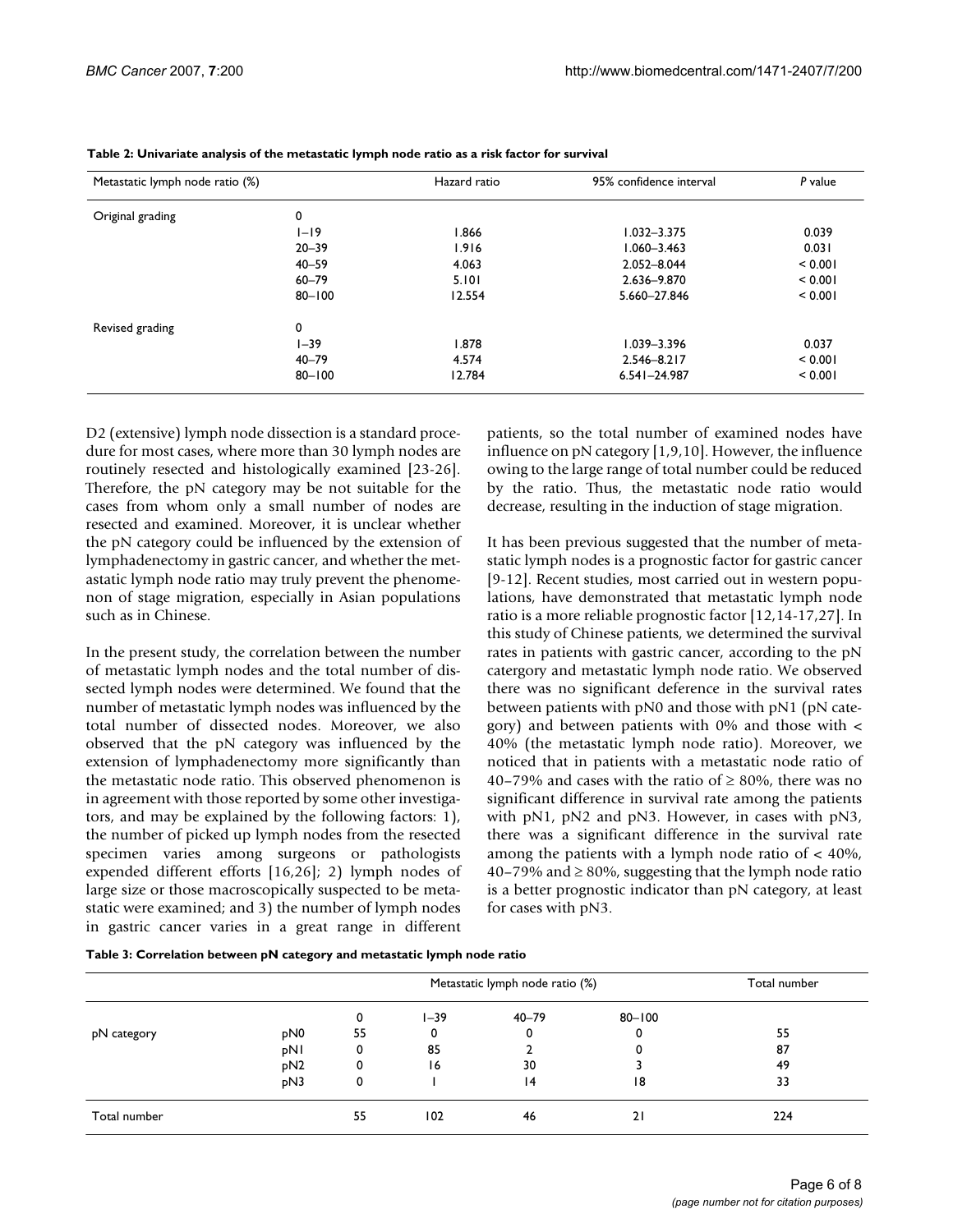**Table 4: Multivariate analysis of the metastatic lymph node ratios and the other clinico-pathological characteristics**

| Characteristics                                          |               | Hazard ratio | 95% confidence interval | P value |
|----------------------------------------------------------|---------------|--------------|-------------------------|---------|
| Sex (male vs. female)                                    |               | 0.731        | $0.469 - 1.138$         | 0.166   |
| Age (years old)                                          |               | 1.026        | $1.006 - 1.045$         | 0.009   |
| Tumor number                                             |               | 1.299        | $0.706 - 2.391$         | 0.401   |
| Location of tumor                                        |               |              |                         |         |
|                                                          | Middle/Upper  | 2.612        | $0.601 - 11.361$        | 0.200   |
|                                                          | Lower/Upper   | 1.605        | $0.362 - 7.117$         | 0.534   |
| Maximum tumor diameter (cm)                              |               |              |                         |         |
|                                                          | $2 - 4 \le 2$ | 3.841        | $1.317 - 11.208$        | 0.014   |
|                                                          | $> 4/\leq 2$  | 4.546        | $1.572 - 13.143$        | 0.005   |
| pT category                                              |               |              |                         |         |
|                                                          | pT2/pT1       | 1.025        | $0.376 - 2.795$         | 0.961   |
|                                                          | pT3/pT1       | 2.687        | 0.979-7.325             | 0.055   |
|                                                          | pT4/pT1       | 1.157        | $0.192 - 6.982$         | 0.874   |
| Histological type                                        |               |              |                         |         |
|                                                          | G2/G1         | 2.163        | $1.086 - 4.308$         | 0.028   |
|                                                          | G3/G1         | 2.313        | $1.285 - 4.136$         | 0.005   |
| Histological growth pattern (expanding vs. infiltrative) |               | 0.923        | $0.579 - 1.470$         | 0.736   |
| lymphatic vessel infiltrate (present vs. absent)         |               | 0.814        | $0.504 - 1.316$         | 0.401   |
| pN category                                              |               |              |                         |         |
|                                                          | PN1/pN0       | 1.980        | $1.043 - 3.758$         | 0.037   |
|                                                          | pN2/pN0       | 2.987        | $1.138 - 7.841$         | 0.026   |
|                                                          | pN3/pN0       | 4.380        | $1.201 - 15.966$        | 0.025   |
| Metastatic lymph nodes ratio (%)                         |               |              |                         |         |
|                                                          | $1 - 39/0$    | 1.980        | $1.043 - 3.0785$        | 0.037   |
|                                                          | $40 - 79/0$   | 4.726        | $1.502 - 14.872$        | 0.008   |
|                                                          | $80 - 100/0$  | 11.841       | 2.787-50.321            | 0.001   |

Furthermore, we observed that hazard ratio in survival analysis was increased from 1.878 to 12.784 in patients with a metastatic lymph node ratio of 1–39%, 40–79% and  $\geq$  80%. Multivariate analysis further identified that the metastatic lymph node ratio was a most important independent prognostic factor amongst the other factors evaluated, including pN category. These findings emphasize the importance of metastatic lymph node ratio, as a reliable prognostic factor, to be included in a more accurate lymph node classification system.

#### **Conclusion**

Lymph node ratio category has advantages in providing a more precise prognostic value than the pN category(5th edition, UICC). We recommend that classification of nodal status be established by a combination of both the metastatic nodes number and ratio, which would be the best category to provide both rational lymph node dissection and the foundation for adjunctive therapy and predict the prognosis [15,27-29].

#### **Competing interests**

The author(s) declare that they have no competing interests.

#### **Authors' contributions**

CGL and PL conceived the study, analysed data, and drafted the manuscript and submitted the manuscript. YL and HMX revised the manuscript critically for important intellectual content, and contributed to the date analysis. SBW and JQC conceived of the study and helped in drafting the manuscript. All authors read and approved the final manuscript.

#### **Acknowledgements**

This work was supported in part by the Gastric Cancer Laboratory of Chinese Medical University, Shenyang, China.

#### **References**

- 1. Takagane A, Terashima M, Abe K, Araya M, Irinoda T, Yonezawa H, Nakaya T, Inaba T, Oyama K, Fujiwara H, Saito K: **[Evaluation of the](http://www.ncbi.nlm.nih.gov/entrez/query.fcgi?cmd=Retrieve&db=PubMed&dopt=Abstract&list_uids=11957084) [ratio of lymph node metastasis as a prognostic factor in](http://www.ncbi.nlm.nih.gov/entrez/query.fcgi?cmd=Retrieve&db=PubMed&dopt=Abstract&list_uids=11957084) [patients with gastric cancer.](http://www.ncbi.nlm.nih.gov/entrez/query.fcgi?cmd=Retrieve&db=PubMed&dopt=Abstract&list_uids=11957084)** *Gastric cancer* 1999, **2:**122-128.
- 2. Macdonald JS, Smalley SR, Benedetti J, Hundahl SA, Estes NC, Stemmermann GN, Haller DG, Ajani A, Gunderson LL, Jessup JM, Martenson JA: **[Chemoradiotherapy after surgery compared with](http://www.ncbi.nlm.nih.gov/entrez/query.fcgi?cmd=Retrieve&db=PubMed&dopt=Abstract&list_uids=11547741)** surgery alone for adenocarcinoma of the stomach or gastro-<br>esophageal junction. N Engl J Med 2001, 345:725-30. **[esophageal junction.](http://www.ncbi.nlm.nih.gov/entrez/query.fcgi?cmd=Retrieve&db=PubMed&dopt=Abstract&list_uids=11547741)** *N Engl J Med* 2001, **345:**725-30.
- 3. Ohtsu A, Yoshida S, Sajio N: **[Disparities in gastric cancer chem](http://www.ncbi.nlm.nih.gov/entrez/query.fcgi?cmd=Retrieve&db=PubMed&dopt=Abstract&list_uids=16682738)[otherapy between the East and West.](http://www.ncbi.nlm.nih.gov/entrez/query.fcgi?cmd=Retrieve&db=PubMed&dopt=Abstract&list_uids=16682738)** *J Clin Oncol* 2006, **24:**2188-96.
- 4. Lindsey H: **[Preoperative chemoradiotherapy shows promise](http://www.ncbi.nlm.nih.gov/entrez/query.fcgi?cmd=Retrieve&db=PubMed&dopt=Abstract&list_uids=15384209) [in gastric cancer.](http://www.ncbi.nlm.nih.gov/entrez/query.fcgi?cmd=Retrieve&db=PubMed&dopt=Abstract&list_uids=15384209)** *Lancet Oncol* 2004, **5:**519.
- 5. Japanese Gastric Cancer Association: **[Japanese classification of](http://www.ncbi.nlm.nih.gov/entrez/query.fcgi?cmd=Retrieve&db=PubMed&dopt=Abstract&list_uids=11957040) [gastric carcinoma-2nd English edition.](http://www.ncbi.nlm.nih.gov/entrez/query.fcgi?cmd=Retrieve&db=PubMed&dopt=Abstract&list_uids=11957040)** *Gastric Cancer* 1998, **1:**10-24.